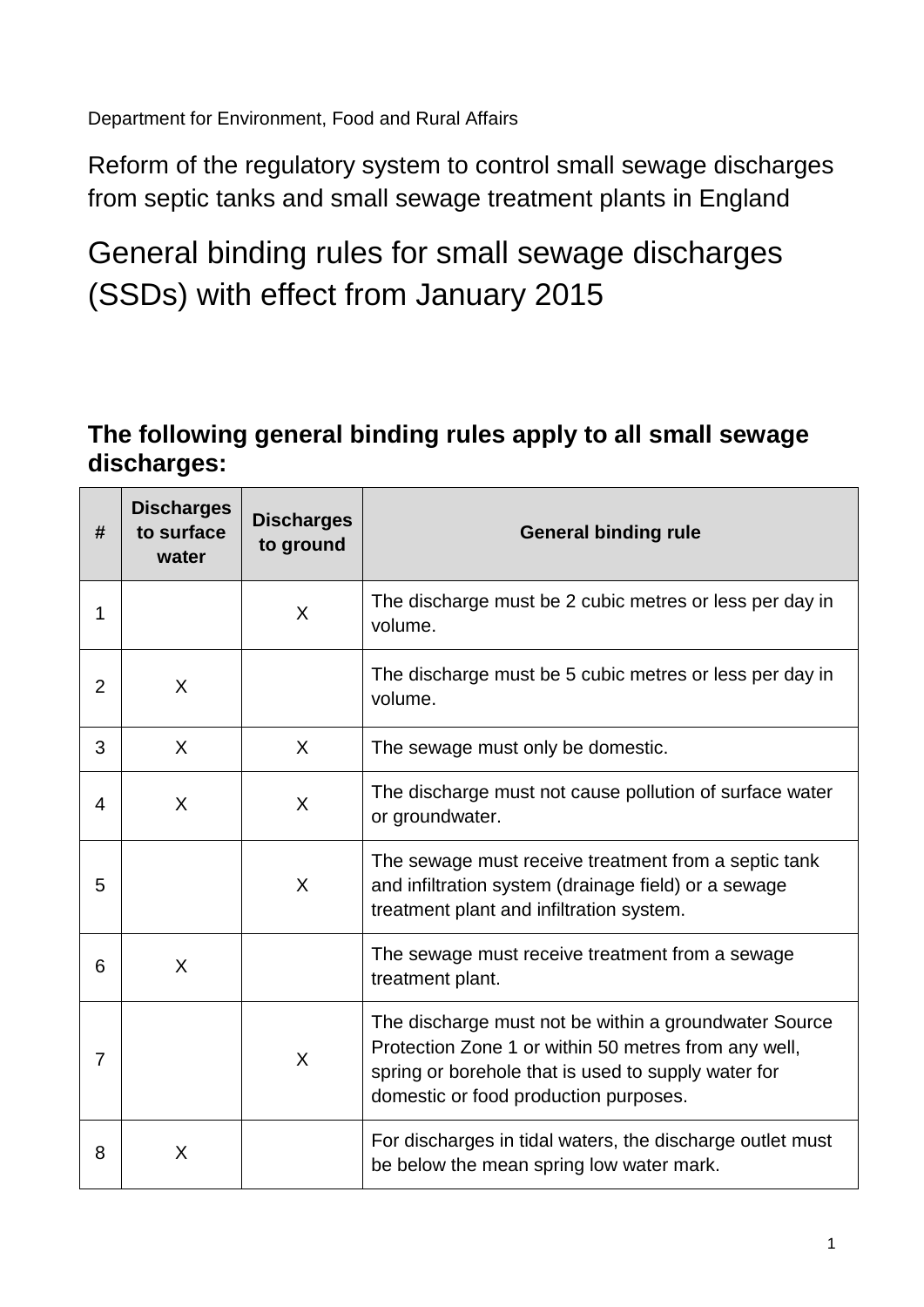| #  | <b>Discharges</b><br>to surface<br>water | <b>Discharges</b><br>to ground | <b>General binding rule</b>                                                                                                                                                                                                                                                                                                                           |
|----|------------------------------------------|--------------------------------|-------------------------------------------------------------------------------------------------------------------------------------------------------------------------------------------------------------------------------------------------------------------------------------------------------------------------------------------------------|
| 9  | X                                        | X                              | All works and equipment used for the treatment of<br>sewage effluent and its discharge must comply with the<br>relevant design and manufacturing standards ie the<br>British Standard that was in force at the time of the<br>installation, and guidance issued by the appropriate<br>authority on the capacity and installation of the<br>equipment. |
| 10 | X                                        | $\sf X$                        | The system must be installed and operated in accordance<br>with the manufacturer's specification.                                                                                                                                                                                                                                                     |
| 11 | X                                        | $\sf X$                        | Maintenance must be undertaken by someone who is<br>competent.                                                                                                                                                                                                                                                                                        |
| 12 | X                                        | $\sf X$                        | Waste sludge from the system must be safely disposed of<br>by an authorised person.                                                                                                                                                                                                                                                                   |
| 13 | X                                        | X                              | If a property is sold, the operator must give the new<br>operator a written notice stating that a small sewage<br>discharge is being carried out, and giving a description of<br>the waste water system and its maintenance<br>requirements.                                                                                                          |
| 14 | X                                        | X                              | The operator must ensure the system is appropriately<br>decommissioned where it ceases to be in operation so<br>that there is no risk of pollutants or polluting matter<br>entering groundwater, inland fresh waters or coastal<br>waters.                                                                                                            |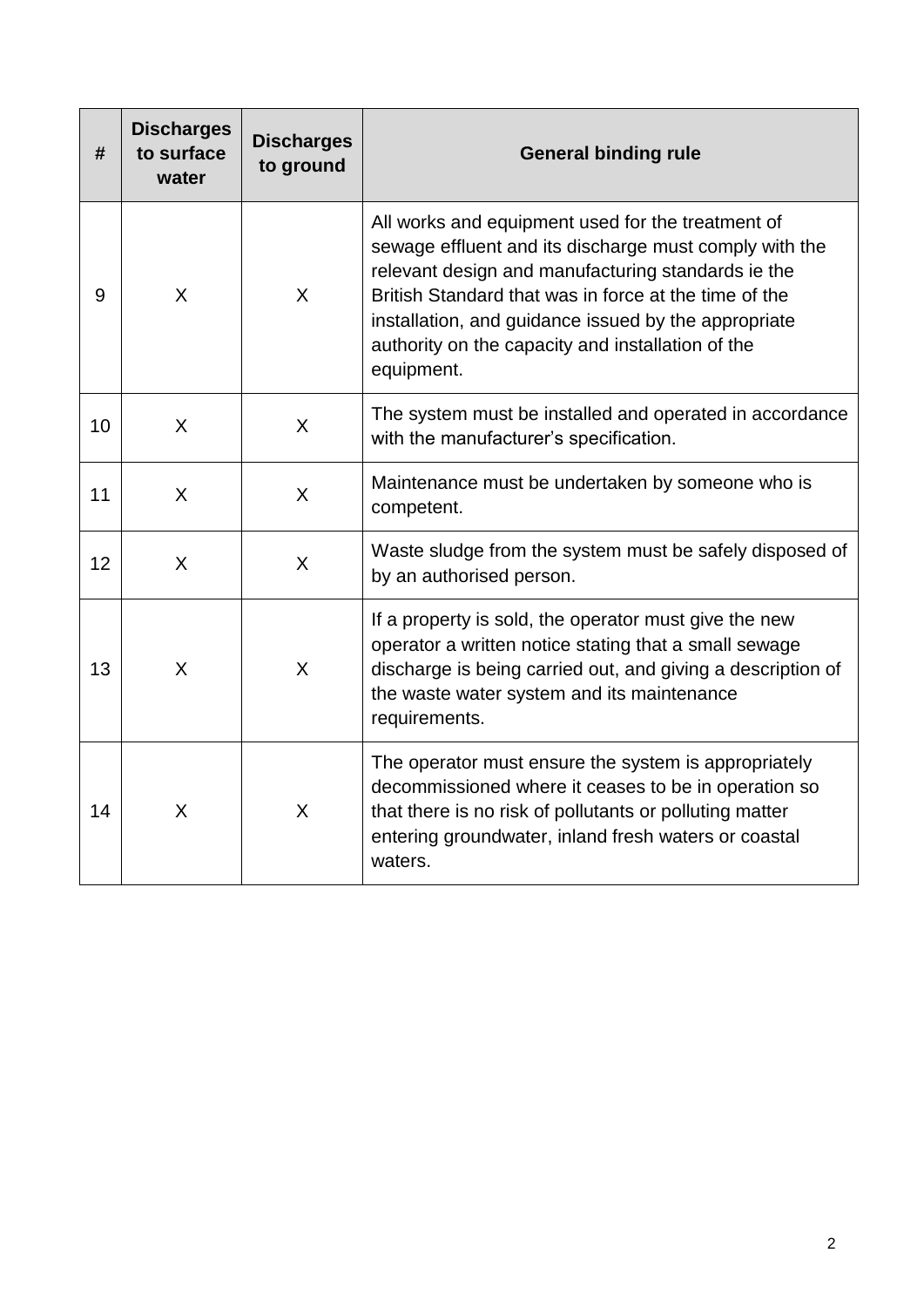## **For a new discharge, which is one that was started on or after 1 January 2015, the following general binding rules also apply:**

| #  | <b>Discharges</b><br>to surface<br>water | <b>Discharges</b><br>to ground | <b>General binding rule</b>                                                                                                                                                                                                                                                                                                                                                                                                |
|----|------------------------------------------|--------------------------------|----------------------------------------------------------------------------------------------------------------------------------------------------------------------------------------------------------------------------------------------------------------------------------------------------------------------------------------------------------------------------------------------------------------------------|
| 15 | X                                        | X                              | New discharges must not be within 30 metres of a<br>public foul sewer.                                                                                                                                                                                                                                                                                                                                                     |
| 16 | X                                        | X                              | For new discharges, the operator must ensure that the<br>necessary planning and building control approvals for<br>the treatment system are in place.                                                                                                                                                                                                                                                                       |
| 17 | X                                        |                                | New discharges must not be in or within: 500 metres of<br>a Special Area of Conservation (SAC), Special<br>Protection Area (SPA), Ramsar site, biological Site of<br>Special Scientific Interest (SSSI), freshwater pearl<br>mussel population, designated bathing water, or<br>protected shellfish water; 200 metres of an aquatic local<br>nature reserve; 50 metres of a chalk river or aquatic<br>local wildlife site. |
| 18 |                                          | X                              | New discharges must not be in, or within 50 metres of,<br>a Special Area of Conservation (SAC), Special<br>Protection Area (SPA), Ramsar site, or biological Site of<br>Special Scientific Interest (SSSI), and must not be in an<br>Ancient Woodland.                                                                                                                                                                     |
| 19 | X                                        |                                | New discharges must be made to a watercourse that<br>normally has flow throughout the year.                                                                                                                                                                                                                                                                                                                                |
| 20 | X                                        |                                | For new discharges, any partial drainage field must be<br>installed within 10 metres of the bank side of the<br>watercourse.                                                                                                                                                                                                                                                                                               |
| 21 | X                                        |                                | New discharges must not be made to an enclosed lake<br>or pond.                                                                                                                                                                                                                                                                                                                                                            |

## **Explanatory Note**

**General binding rules** is a term given to legally binding requirements in regulations that set the minimum standards or conditions which apply. In this case the conditions are set in the **Environmental Permitting (England and Wales)(Amendment)(England) Regulations 2014.**